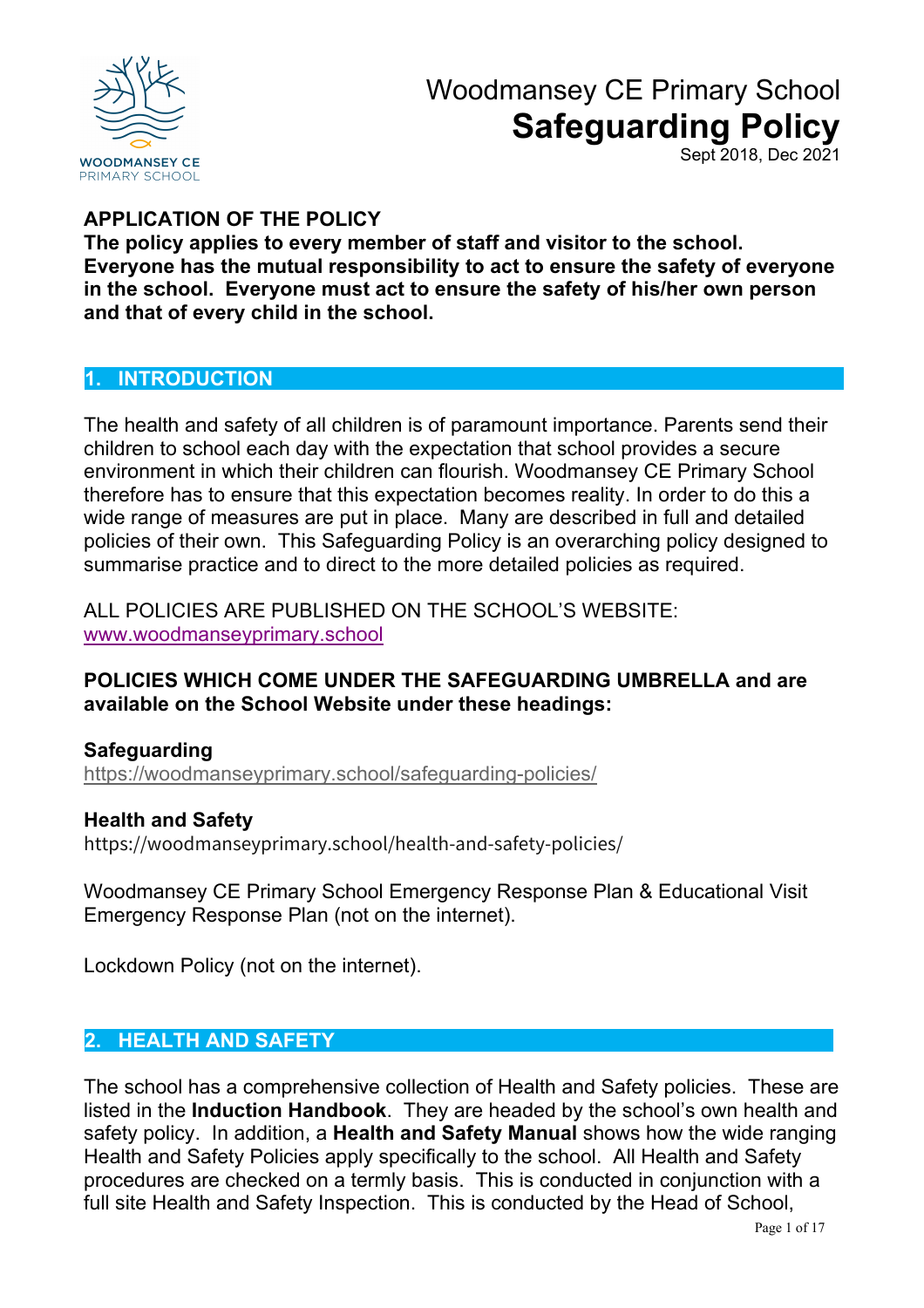

Sept 2018, Dec 2021

Caretaker and Governor with responsibility for Health and Safety. A report is published following each inspection and is discussed by the Governors' Safeguarding, Premises and Health and Safety committee. This committee also receives further reports from the agencies employed to support the process. Examples include Fire Inspection, Asbestos Reports (also completed termly by the in-house inspection) and kitchen safety inspections.

Any concerns from staff are reported to either the named safety officer (see induction pack) Headteacher and /or Site Manager. Regular referral to **Risk Assessment Posters** ensures that no fault or concern is overlooked. The Site Manger also completes a day sheet to record that that site specific checks have been made. This includes particular inspections of the Adventure Playground and play areas on a daily basis. Any of the above which raises concern leads to an assessment of the situation and the organisation of necessary remedial action.

### **3. FIRST AID**

The school employs a number of first aiders. The school maintains the presence of a trained First Aider in every year group, this is particularly useful when organising out of school visits. There is a specific First Aider trained for Early Years in the Foundation Year.

The school employs one member of staff whose responsibility is for first aid. This member of staff is on duty at the school office. This first aider ensures that all first aid stock is maintained and records fully completed. This includes contacting parents/carers as required. This first aider is also qualified for Early Years First Aid. There is full first aid provision for the Breakfast Club and the After-School Club. There are first aid points with green first aid boxes available in public spaces and the hall.

When a child is poorly, or has suffered an accident in school or on the playground there is a protocol for staff to follow:

- A trained first aider is consulted
- The incident is logged in the accident book
- In the event of a knock to the head a text message is sent and if there is any further concern, every attempt is made to contact a parent/carer by phone. The class teacher also receives a text so that he or she knows to keep alert to changes in the child's condition in class.
- If there is any doubt at all for the ongoing well-being of the child by remaining in school, an ambulance is called and a parent/carer is contacted.

At the First Aid Point a display indicates how to complete records and which forms are required for various scenarios. Accident records involving staff are kept in the main school office and MUST BE COMPLETED for every incident.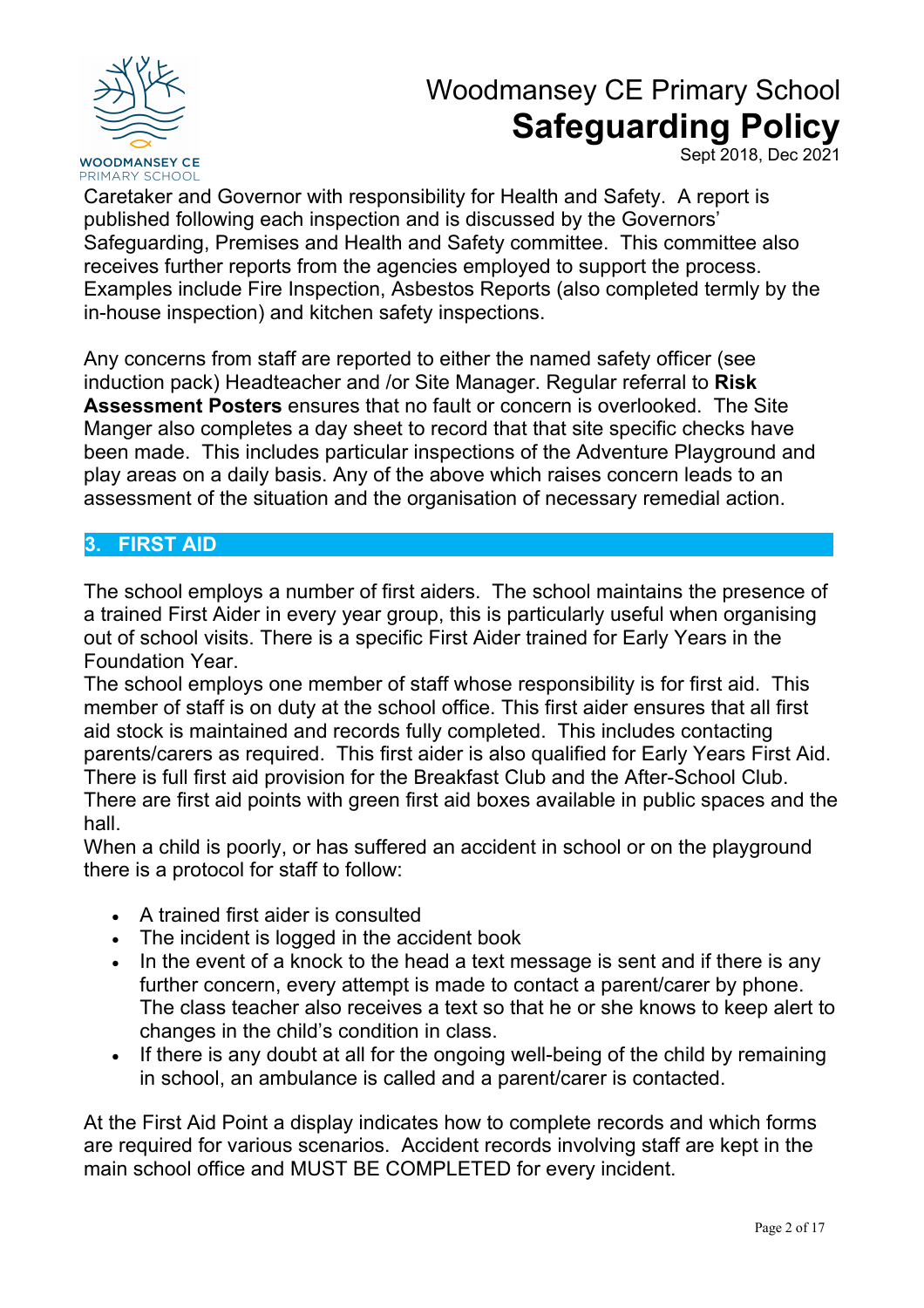

Sept 2018, Dec 2021

### **Medicines**

For short-term illnesses requiring a course of antibiotics we request that parents make arrangements for the administration of medicines. It is normally possible for a dose to be given three times a day avoiding the need for a dose during normal school hours. If necessary, we request a parent, or a person designated by the parent, attends the school at the appropriate times to administer the medicine. When there is a long-term requirement for medical support during school time, the school will support the child/family. In these circumstances medicines will be administered. This will be agreed in advance to ensure that needs are properly met. Where pupils are admitted to school with a medical condition, the issue of administration of medicine will be resolved prior to admission through a Medical Needs Meeting.

For matters of an intimate nature staff are informed to deal with a child with utmost sensitivity and always to seek guidance from a member of the Senior Management Team. Staff should not be on their own in such circumstances.

## **4. SITE SECURITY**

Woodmansey CE Primary School provides a secure site, which is controlled by precise management directives, but the site is only as secure as the people who use it. Therefore, all people on the site must adhere to the rules, which govern it. Laxity can cause potential problems to our safety.

The school operates a two-tier security system to respond to the different requirements of the school day and to enable safe delivery and collection of children. Site security has been discussed at length by the governors of the school and is reviewed at the termly Health and Safety Governors meeting. The school believes that the measures in place are proportionate to the risks without creating a prison camp and destroying the attractive and welcoming environment.

All doors remain secure from 08:50 to 09:10, from 15:10 to 15:30 and from 15:45 to 08:40 (unless an adult is on duty in the room). These doors have turn latches AS APPROVED BY THE EAST RIDING OF YORKSHIRE LA AND PASSED BY THE FIRE INSPECTION. These doors may be open from 09:10 to 15:10 as the school site is then secured at the gates from 09:00 to 15:15. Access to the site is then only possible through the Main School Reception. This is secured by a remote lock and key pad.

Therefore, when the school doors are open, access to the site is only via the front door. When the site is reopened to allow child carers onto the site the school doors are sealed. At all entrances are signs indicating that access to the school even at the start and end of the pupil day is only permissible through the main reception door, where guests receive visitor passes and are chaperoned (or not) as DBS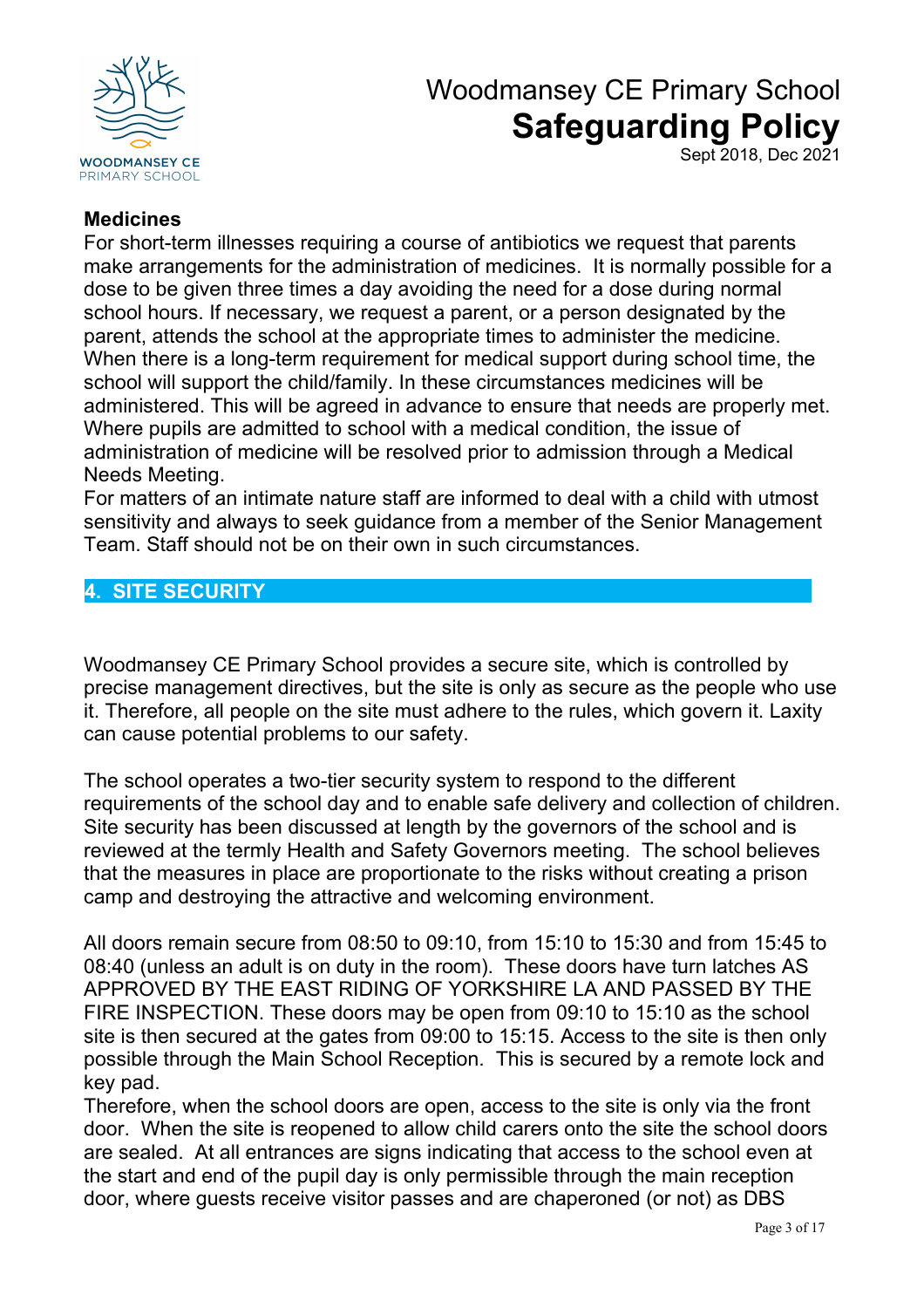

Sept 2018, Dec 2021

clearance requires. ALL STAFF KNOW TO CHALLENGE ANYONE NOT WEARING THE CORRECT DOCUMENTATION. i.e. a visitor's badge or an East Riding of Yorkshire Photo Badge. Coloured lanyards indicate the adult's status in school.

Children should never be allowed to leave school alone during school hours, and if collected by an adult children must be signed out.

Should a child leave the school premises without permission then staff have been informed never to chase after a child, but rather to report immediately to the office. Parents and police will be immediately informed of the circumstances.

### **FENCING**

The school is surrounded by a mixture of fencing and hedgerows. The school field is completely surrounded by a high fence which backs entirely onto farming fields. Trees have been planted to further protect the fence. Wooden fencing protects the school from the neighbouring streets. An additional low aluminum fence marks the boundary of the school site. Clearly a determined intruder could climb the fences, however the site rarely experiences trespass and there has been no recorded vandalism for many years since the fencing was upgraded. Neighbours are vigilant and on the rare occurrence of trespass the police have been highly effective in dealing with it.

#### **VEHICLE ACCESS**

Following a review in 2019, the school car park is closed at 8.25am each morning and is only available for parent parking if the parent or child is in receipt of a blue badge. This is to ensure safety for the children and parents/carers coming on to the school site. The gate is opened once the playground gates are sealed. The car park is closed again at 3.20pm once the playground gates are opened to let parents gain entrance to the site for school collection.

## **5. MANAGING SPECIAL EVENTS**

## **SPECIAL EVENTS**

Events such as **Sporting Days** provide a potential for loop holes in security. To respond to this any event held in school time to which parents are invited the following protocol exists:

- site security arrangements remain in place
- guests must enter through the main reception or manned gate and indicate which pupil is being represented
- guests are warned to provide photo ID in case they are not recognised by the staff on duty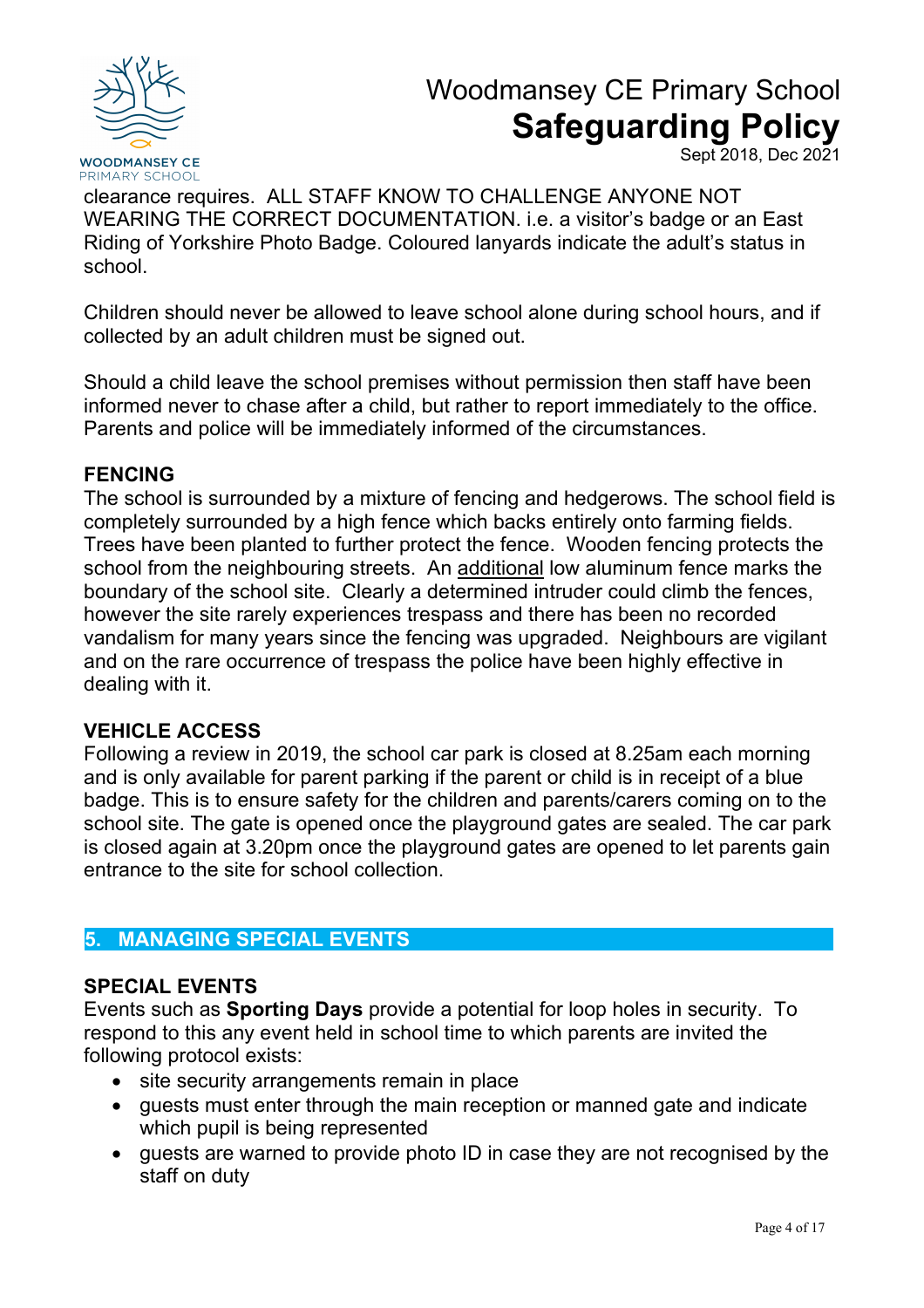

Sept 2018, Dec 2021

• guests must wear the 'sticker of the day' to prove they have been officially admitted.

For **shows and assemblies** the above precautions do not apply as the pupils remain under the supervision of staff at all times and guests are not allowed access to the changing areas of the school or to mix with the pupils. Guests do however have to enter and leave via the main entrance.

For **open nights** pupils must be accompanied and the parents/carers take responsibility for the welfare of the child.

## **6. ATTENDANCE**

Excellent attendance is expected of all children, but when children are unwell parents are expected to confirm absence by telephone immediately. If there is no notification the school has a policy of phoning home to ascertain each child's whereabouts. This is to ensure that a child is not absent from school with the parent presuming the child has actually arrived. In addition, the school can respond immediately to any suspected unauthorised absence. (this is extremely rare)

The school works closely with the Local Education Authority's Welfare officer whenever a child's attendance and punctuality causes concern. Attendance rates are reported each term to the LA, annually to the government and to all parents. Positive measures are in place to encourage children to attend regularly and punctually and the school is aware of its right to take legal action against parents who do not ensure good attendance and punctuality.

The school operates a tight policy on the sanctioning of absence for term time holidays. Everything is done to discourage this whilst understanding the realities for certain employees and taking into consideration family occasions and medical/emotional needs.

## **7. SINGLE CENTRAL RECORD: DBS: SAFER RECRUITMENT**

All staff that are appointed to work in school have a criminal records search called a DBS check. Staff also have other checks, particularly those working with children. All are recorded on the Single Central Record. This search highlights people who have a criminal record or if previous allegations have been made them. If staff are found to have a criminal record the appointment is reconsidered by the Executive Headteacher and the Personnel committee of the Governing Body.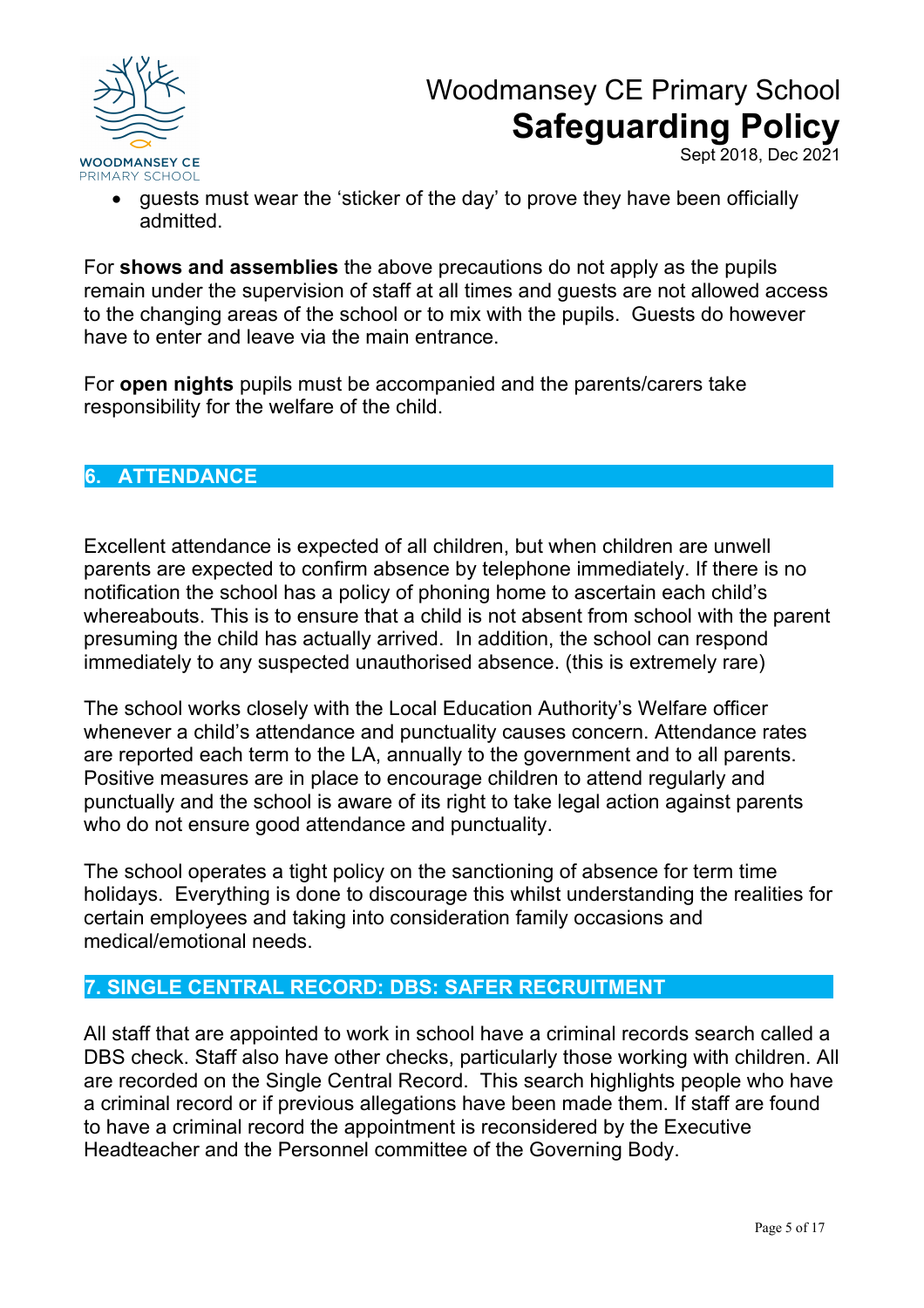

Sept 2018, Dec 2021

The Head of School/ Executive Headteacher sits on all appointment panels. The Executive Headteacher, Chair of Governors and Admin Officer have undertaken the NCSL training on Safer Recruitment.

#### **8 . INDUCTION**

New staff, governors and all volunteer helpers and work placement students are inducted into all safeguarding practices and relevant policies of the school. They are taken through the **INDUCTION BOOKLET**.

Volunteers must also have DBS clearance. This is recorded in the **SINGLE CENTRAL RECORD for all staff and volunteers.** The office performs this. The record also includes evidence that checks have been made regarding employment regulations. Appropriate qualifications are also recorded.

#### **9. VISITORS TO SCHOOL**

Visitors with a professional role e.g. the School Nurse or members of the Local Authority Education Department and Social Services already have relevant clearance but the office will check that this is the case securing the disclosure number and date before admittance is granted. When this is not clear, a visitor will be chaperoned. Visitors who do not yet have clearance will under no circumstance be left alone with a child or group of children.

## **10. CHILD PROTECTION**

There is a designated trained adult for Child Protection, the Designated Safeguarding Officer and a designated trained governor. In addition, there is a trained and named adult for Early Years. There is a detailed **Child Protection Policy,** which is available on the website. It is the Governing Body's duty to ensure the policy is reviewed annually and any deficiencies within the policy addressed immediately. Certain governors and **all** staff have had appropriate child protection training, which is updated at least every three years.

Visitors to school have to read a statement regarding Child Protection and Safeguarding before working with children. All regular volunteers, governors, members of the 'PTFA' Organisation and staff cover this through their Induction.

#### **11. SAFETY IN THE CURRICULUM**

The curriculum deals with safeguarding in two ways. Firstly, the curriculum, in subjects such as Personal, Social, Citizenship and Health Education discusses relevant issues with the children. Topics include such themes as Drugs, Sex and Relationships and Stranger Danger. Children are encouraged to explore and discuss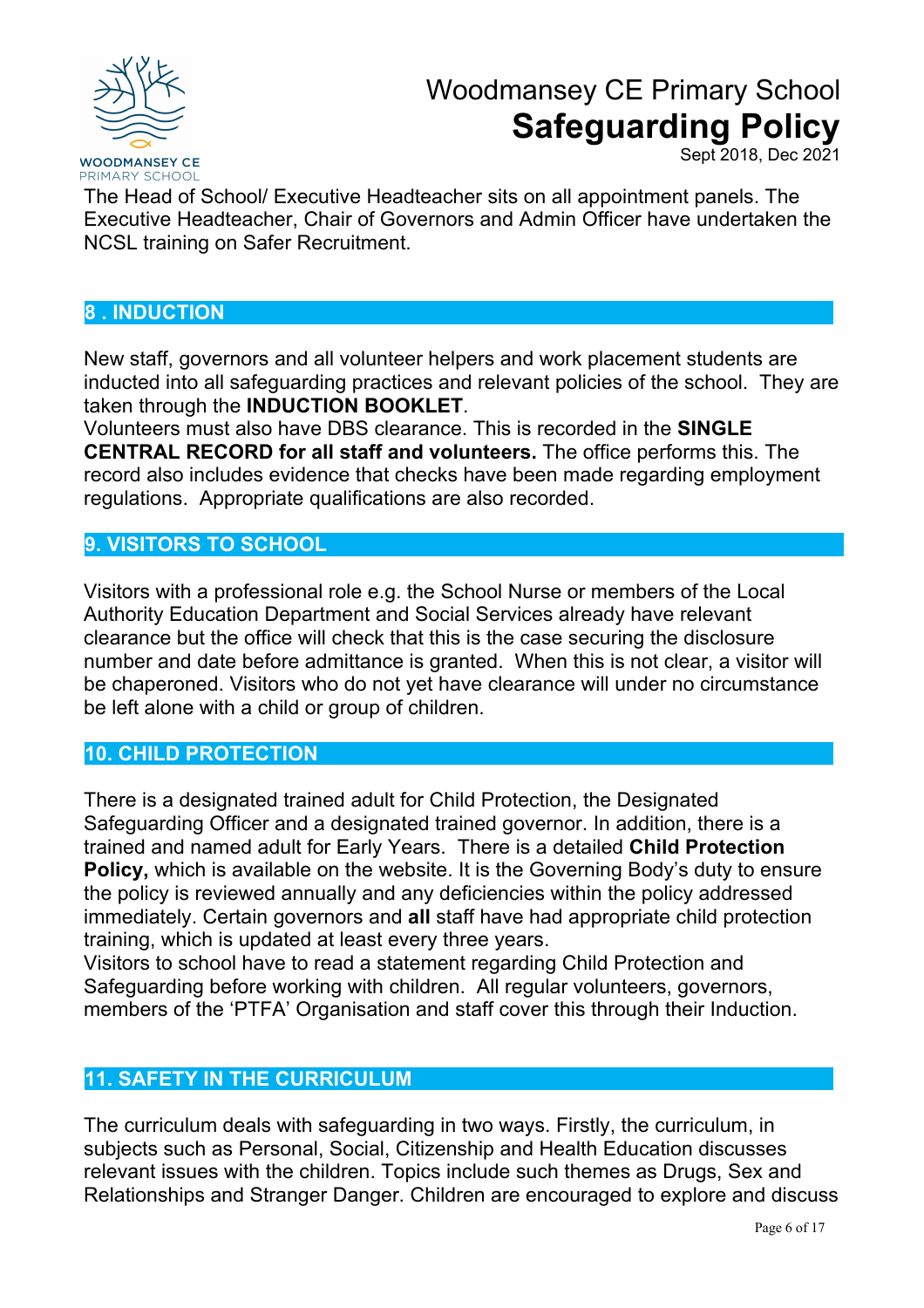

Sept 2018, Dec 2021

these issues. These are further promoted through two special weeks held across the school very year: Health Week and Safety Week.

Secondly, the curriculum is designed so that safety issues within the subject are discussed and safe practices taught at the moment they are taught. Examples would include using equipment properly in PE and Design and Technology. Risk assessments accompany plans for PE activities and there is a specific policy for the **Use of Tools in D&T**. Pupils are explicitly made aware of the risks and involved in the management of them all times. There has to be appropriate staffing levels and when the curriculum is taking place out of school appropriate and agreed pupil/adult ratios are maintained. The lead adult always assesses visits as to the level of risk and all trips are finally authorised by the Head of School and the Educational Visits Coordinator. This is managed through the EVOLVE on line system.

Visiting speakers, with correct clearance are often welcomed into school so that they can give specialist knowledge to the children. Without a DBS clearance, visiting speakers are chaperoned.

### **12. E SAFETY**

Children should be encouraged to use the internet as much as is possible, but at all times in a safe way. This is covered by the **E Safety Policy** guidance to which is distributed to all parents. Pupils are never left unattended whilst online and teachers should ensure that this does not happen. If teachers know of misuse, either by a teacher or child the issue should be reported to the Head of School without delay. The school has effective firewall protection.

#### **13. EQUAL OPPORTUNITIES & DIVERSITY**

All pupils at Woodmansey CE Primary School regardless of background have the right to be treated with respect and to feel safe. They have the right to receive their education in an environment, which is free from humiliation, oppression or abuse on any grounds. Any suggestion of discrimination is fully investigated.

Children with disabilities must be able to take a full and active part in every lesson and every measure must be taken to ensure this.

#### **14. GOOD BEHAVIOUR & ANTI-BULLYING**

#### **How the school encourages Good Behaviour**

Good behaviour is encouraged by example and is rewarded by:

Praising all children behaving well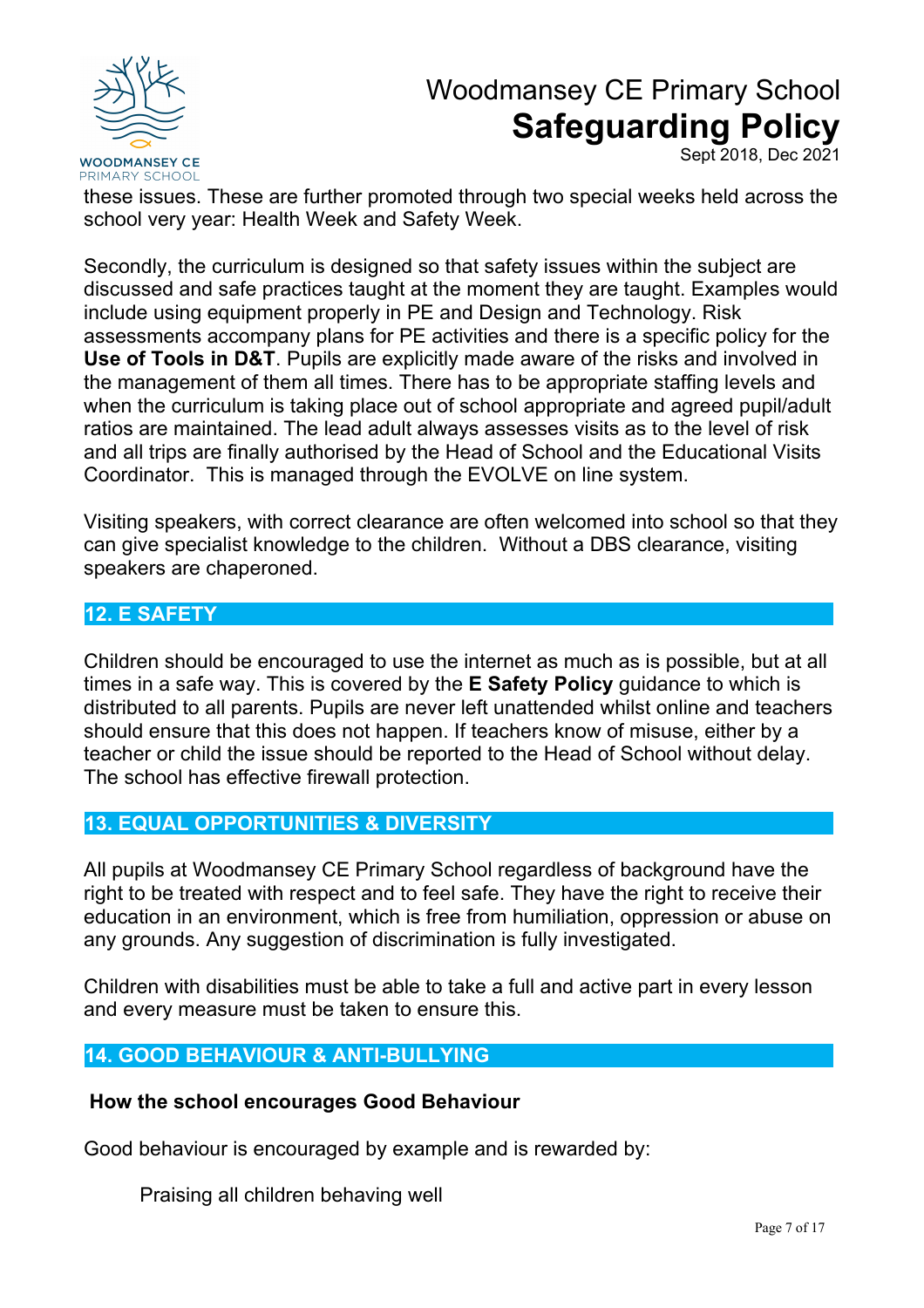

Sept 2018, Dec 2021

Rewarding individual good behaviour Praise Reward certificates Extra privileges Motivating individuals Target setting Recognising and rewarding achievement

Rewarding group good behaviour Public praise Class gem jars Class award certificates / wrist bands Extra privileges

Stating quite clearly the type of behaviour we wish to see Key rules Other expectations Expectation of the week

Teaching the children to develop self discipline Through example Through discussion Personal, Social, Citizenship and Health Education Through assembly

## **How the School discourages Bad Behaviour**

Encouragement of good behaviour is the main aim but occasionally this will not be enough and we will have to take further action to prevent bad behaviour. We therefore need to show the children we care enough to help them by:

getting support of parents;

reminding children of our rules;

accompanying effective reprimands by pointing out the benefits of good behaviour;

involving a senior member of staff;

removing privileges or responsibilities;

recording their name in the red book and missing the next playtime.

In cases of repeated or more serious failure to conform we:

involve a senior member of staff;

always inform/contact the parent/carers to inform and seek support; create special programmes for the child;

involve outside agencies (always with parents/carers' agreements).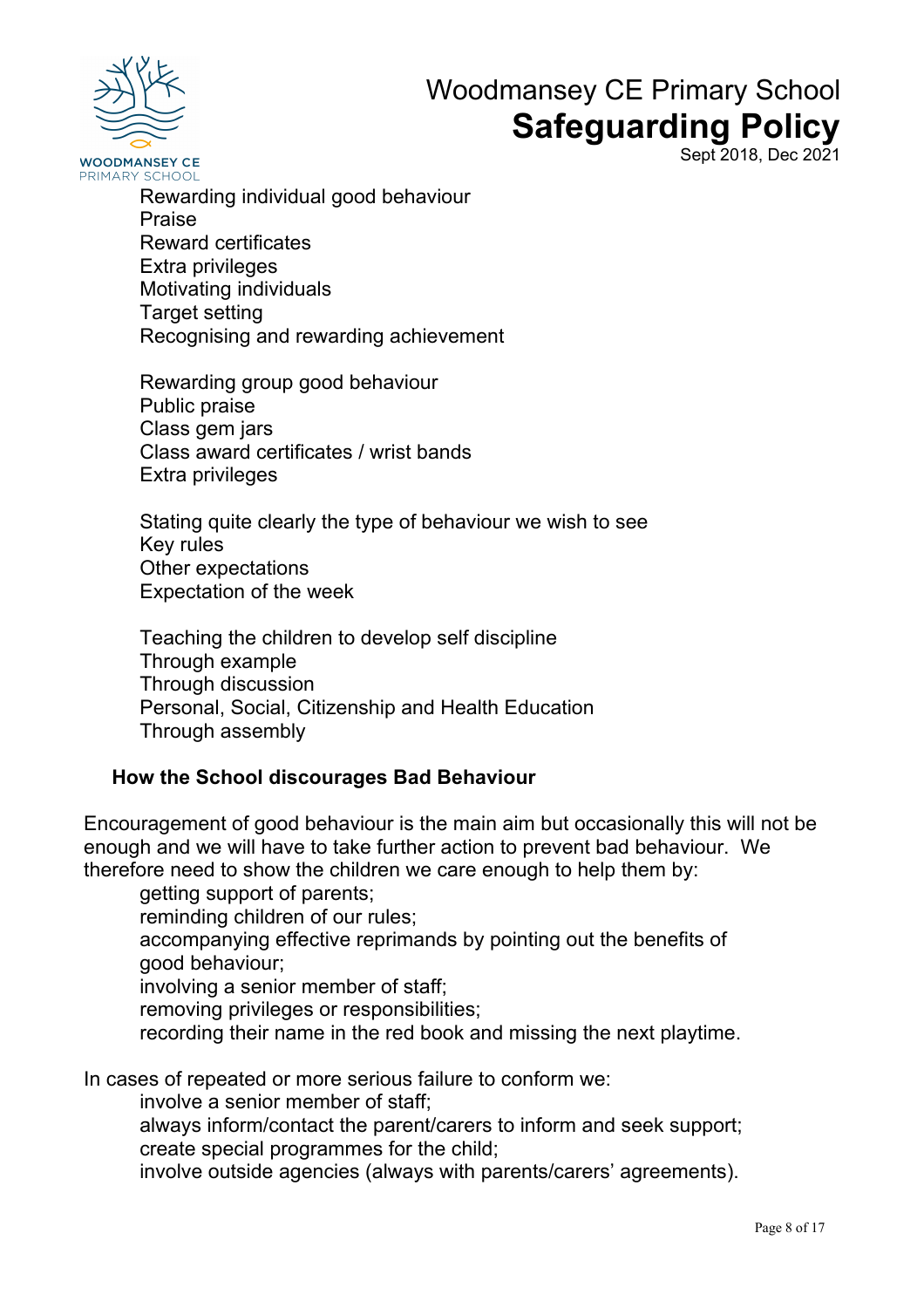

Sept 2018, Dec 2021

All teachers share responsibility for the pastoral care of the children in their teaching group and in the school.

The Key Rules, expressed as 'Responsibilities' and agreed with the children are:

- *1. Show compassion and respect to all*
- *2. Never hurt anyone or anything, but always make safe choices*
- *3. Tell the truth. Honesty is always the best policy.*

*Rights and Responsibilities* 

- *I have the right to work and play in a safe and calm environment.*
- *I have the responsibility to think before I speak.*
- *I have the right to be me.*
- *I have the responsibility to be the best that I can be.*

They are summarised by our Christian Values:

#### *Hope, Trust, Respect and Compassion*

**If a child breaks a Key Rule, this is immediately recorded in the Red Book. Class Teachers will be informed if a pupil in the class has been entered into the Red Book by another member of staff.** 

#### **GEM JARS**

All staff are encouraged to reward particular behaviour and work. This could be on an individual or class basis. When the desired behaviour is being exhibited the teacher can award a gem to be placed in the class Gem Jar. When the jar is full a special reward should be given to the whole class. This reward should be agreed with the class in advance. One gem jar is worth 15 minutes. Classes of pupils may wish to bank their full jars to earn more time or a specific treat via the Gem Shop.

Gems should never be removed from the jar as punishment. All pupils must share the reward regardless of how many gems they have or have not contributed. The message is that "we all benefit from the kindness and good work of those who live and work around us."

## **RED BOOK & AWARD CERTIFICATES**

#### **Certainty**

Names will only be entered when there is 100% certainty that the child did break the rule, i.e. witnessed by an adult. Retaliation is not an excuse. Children are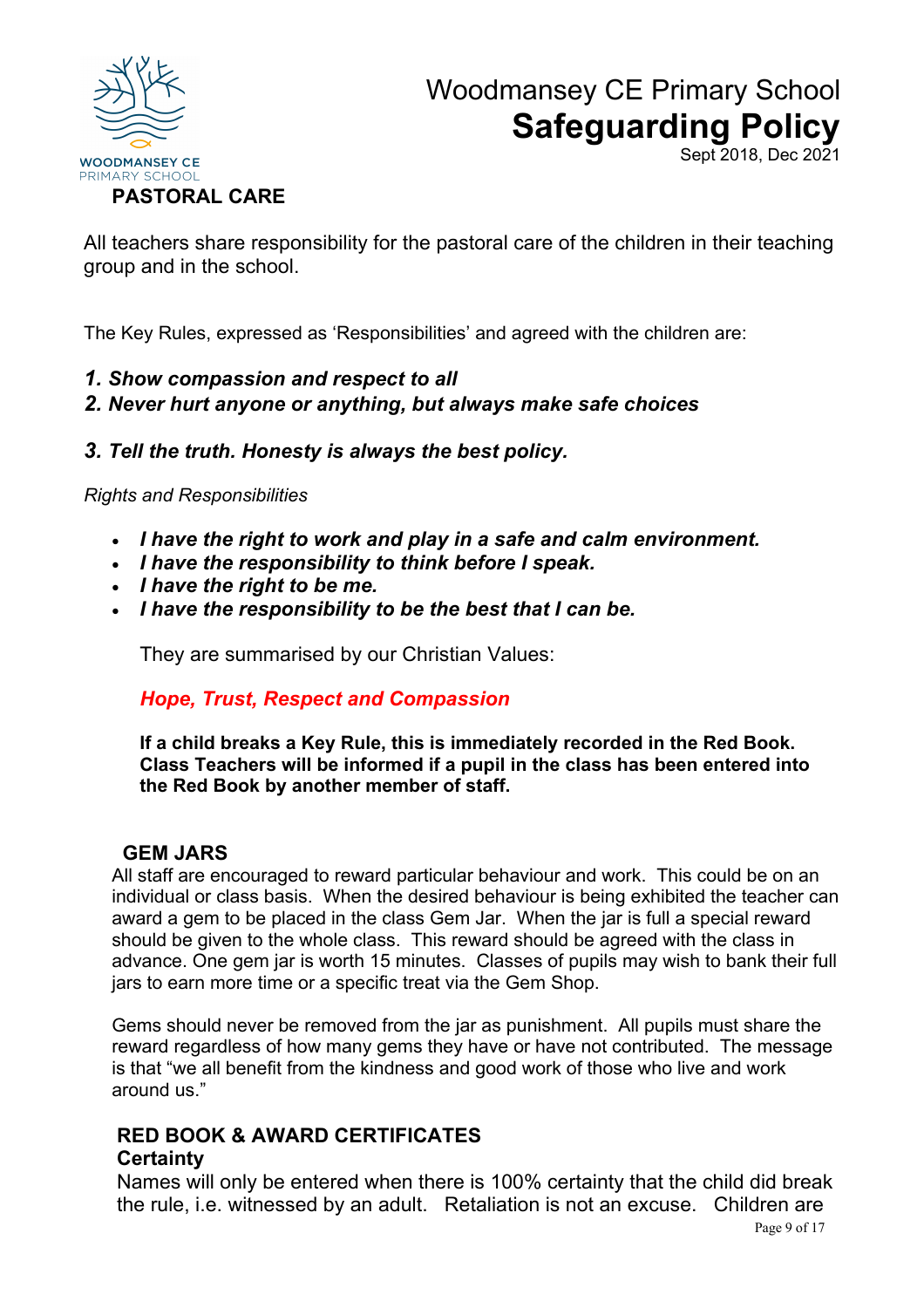

Sept 2018, Dec 2021

taught not to hit back. If this occurs both children will be entered into the Red Book. The next playtime will be missed, supervised by the Head of School or other member of the Senior Management Team. The child will sit in silence, the aim being a time for reflection. Work will not be used as a punishment. If a child does not take the time seriously the child will miss the next playtime. If children come with a complaint it must be taken seriously but if not witnessed, the incident will not be dealt with through the Red Book.

#### **Rewards**

Every child who does not appear in the Red Book for half a term will be awarded a Bronze Certificate. At the end of each term Silver Certificates will be awarded to those who do not appear in the Red Book for a full term. Golden Mole Certificates will be awarded to those who have kept all the Key Rules for a full academic year. Class certificates will be awarded to classes if every member of the class has achieved the standards listed above.

#### **Parental Contact**

If a child appears in the red book on three occasions in any half term parents will be informed and the child will be supported through a Behaviour for Learning Improvement Plan or B.L.I.P.

#### **BEHAVIOUR FOR LEARNING IMPROVEMENT PLAN**

In some circumstances a B.L.I.P is arranged to support a child to alter their behaviour. This is arranged in full consultation with parents/carers

#### **Anti Bullying Policy**

#### **DEFINITION**

"Bullying is the abuse of power by a person who is somehow stronger, resulting in some distress, harm, or neglect of necessary attention for another." (Eve Brock, 1992)

THE POLICY

The policy is based upon a series of effective strategies and procedures, which are outlined below and will be reinforced regularly.

#### WHAT VICTIMS SHOULD DO?

#### Say **"Please stop, I don't like it."**

This is to give the bully a chance to stop, recognise that they are bullying and correct their own behaviour;

Not retaliate;

Walk towards a supervisor / teacher:

Seek help;

Recognise that 'it's strong to tell'.

WHAT PUPIL WITNESSES SHOULD DO?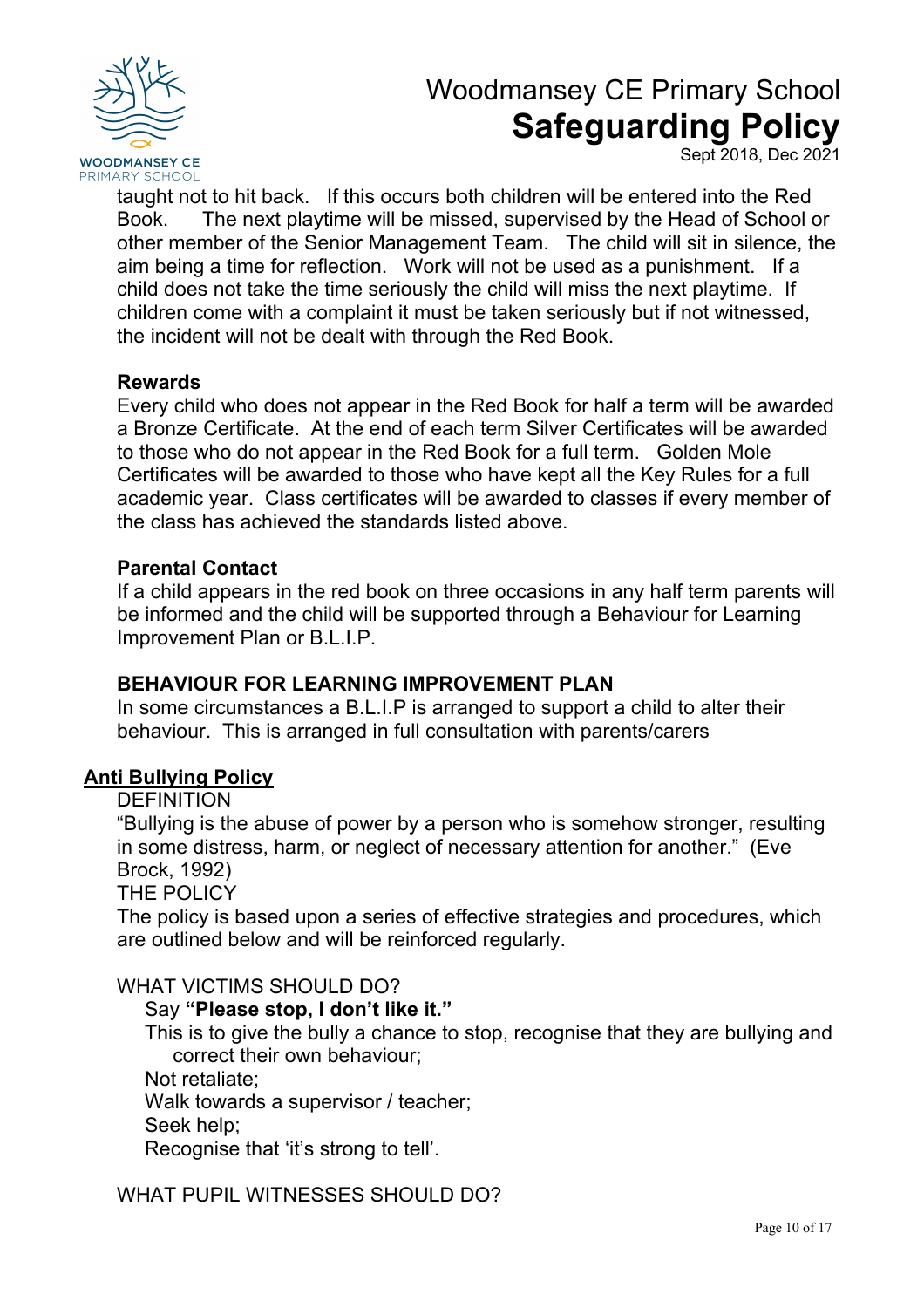

Sept 2018, Dec 2021

Tell their class teacher or another member of staff in whom they have confidence;

Be truthful and only report facts not guesses;

Recognise that telling is trying to help someone else.

### WHAT PARENTS / CARERS SHOULD DO?

Keep calm;

See the class teacher or head teacher;

Discuss the facts with the member of staff;

Have an open mind;

Give the member of staff time to investigate;

Discuss with the member of staff the findings;

Agree a strategy for preventing a reoccurrence;

- Reinforce with their child that they must tell the appointed member of staff as soon as it reoccurs;
- If needed, return to school as it could be that the school is unaware that there has been a reoccurrence because the victim has not divulged the information again.

## WHAT THE SCHOOL WILL DO

#### **Create the right ethos.**

The ethos and caring nature of the school as reflected in the curriculum statement should be explicit in every aspect of school life. It will be particularly emphasised through assemblies, a P.S.H.C.E. programme, Religious Education and by example.

Staff will always model appropriate behaviour towards one another and to the children. This behaviour will respect the individual regardless of age, sex, ethnicity, ability/disability, nationality, sexual orientation or position in the school. Human rights are equal and everyone in the school is of equal value. The issue of bullying will be covered in assemblies as a matter of contract and also as required, should there be a need. In addition, through an annual Health Week and Safety Week (which will consider a whole range of personal and social as well as health and safety issues), anti-bullying strategies will be tackled.

#### **Take bullying seriously.**

Children will be reminded that they must report any incidence of bullying. They will be reminded of their right to be happy and safe at school. The links to the school rules will be referred to, but that if the rules do not stop bullying that they should speak to their teacher. If they are still worried they should keep telling and can make an appointment to speak to the Head Teacher at any time.

#### **The guarantee.**

The school guarantees that everything possible will be done to ensure: • all incidents will be recorded;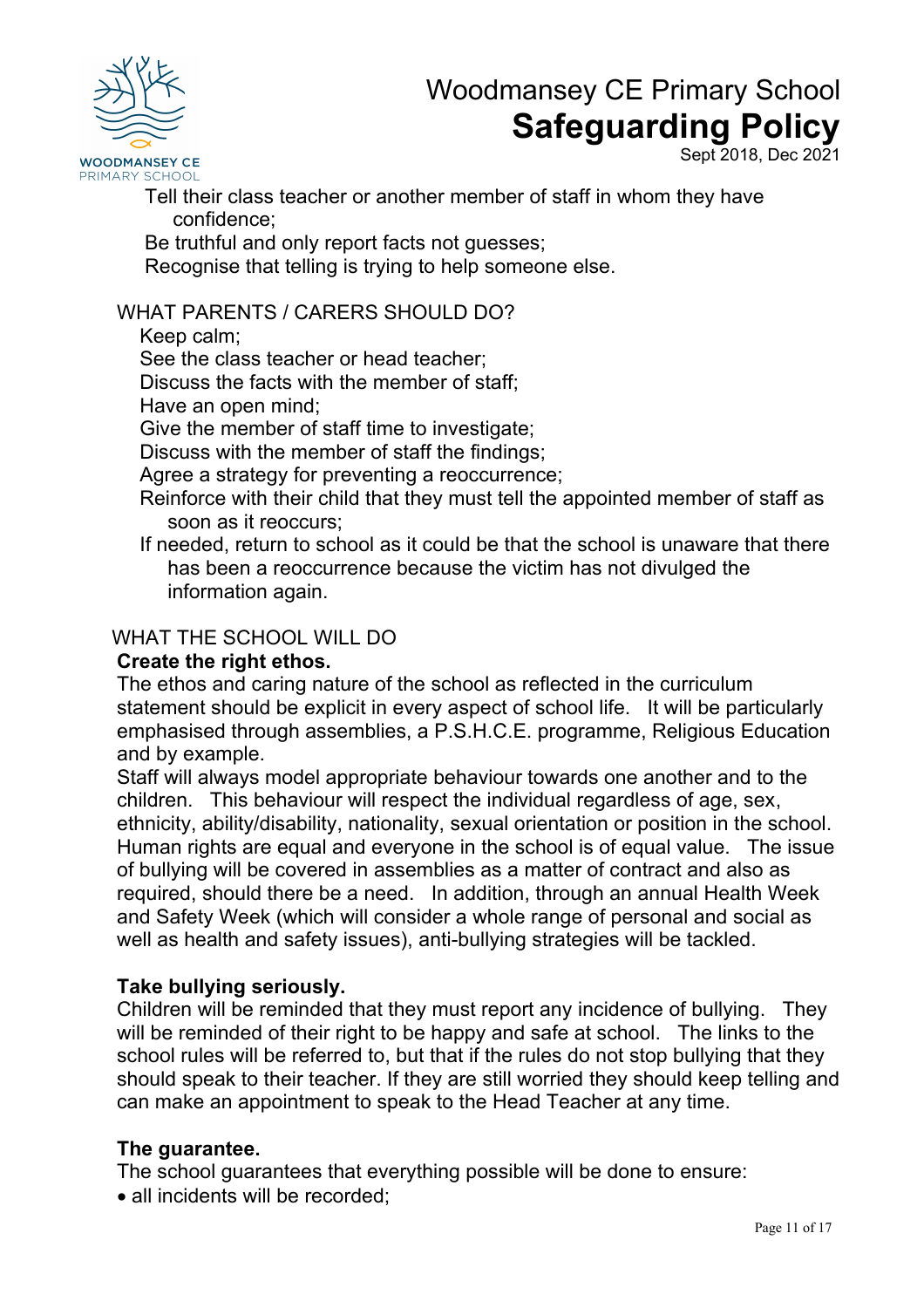

Sept 2018, Dec 2021

- pupils will be taken seriously;
- pupils will be protected from the bully;
- pupils will be helped to deal with and given skills to prevent a reoccurrence
- pupils will be told of the result of any investigation and what appropriate action has been taken;
- that pupils should return to their 'Contact Teacher' immediately there is a sign of a reoccurrence of the bullying behaviour;
- encourage people to come forward;
- Those pupils will be helping not only the bullied but also the bully. (Bullies are not happy people.)
- Witnesses will be reminded to come forward in confidence. They will be reassured that they should not fear confidentially speaking to their teacher or the Head of School if they know someone is being bullied.

#### **RESTRAINT**

The Good Behaviour Policy also indicates in detail who may use physical restraint and in what circumstances and how this can and cannot be applied. The school has a trained 'Restraint Team'.

### **15. DEALING WITH THE MEDIA**

The school has a comprehensive policy for **DEALING WITH THE MEDIA**. This includes protocols for the taking of photographs, videos and interviews, with the printed press and television. The aim is to ensure a proportionate response to concerns regarding the publication of pupils work and legitimate activities. Most families regard the continuing celebration of pupils work and successes appropriate and therefore allow the continuation of media involvement. Staff however should always check the permission lists before allowing media photography or indeed publication of pupils' work on the school website. Parents/carers receive a copy of this protocol when a pupil is inducted into school. Parents indicate what is agreeable or not. The school office processes this data and ensures that no child is inadvertently published without prior consent. On the school's website including highly popular blogs pupils are only identified by their first name.

#### **16. WHISTLEBLOWING**

If members of staff ever have any concerns about people working, paid or unpaid, in the school, they have a professional duty to inform the management accordingly. This can be done in writing or verbally but staff should be prepared to discuss issues in the confidence that any such matter will be dealt with sensitively and with the necessary degree of confidentiality. The school has accepted the Local Authority's Whistleblowing Policy. Staff should report suspected malpractice directly to the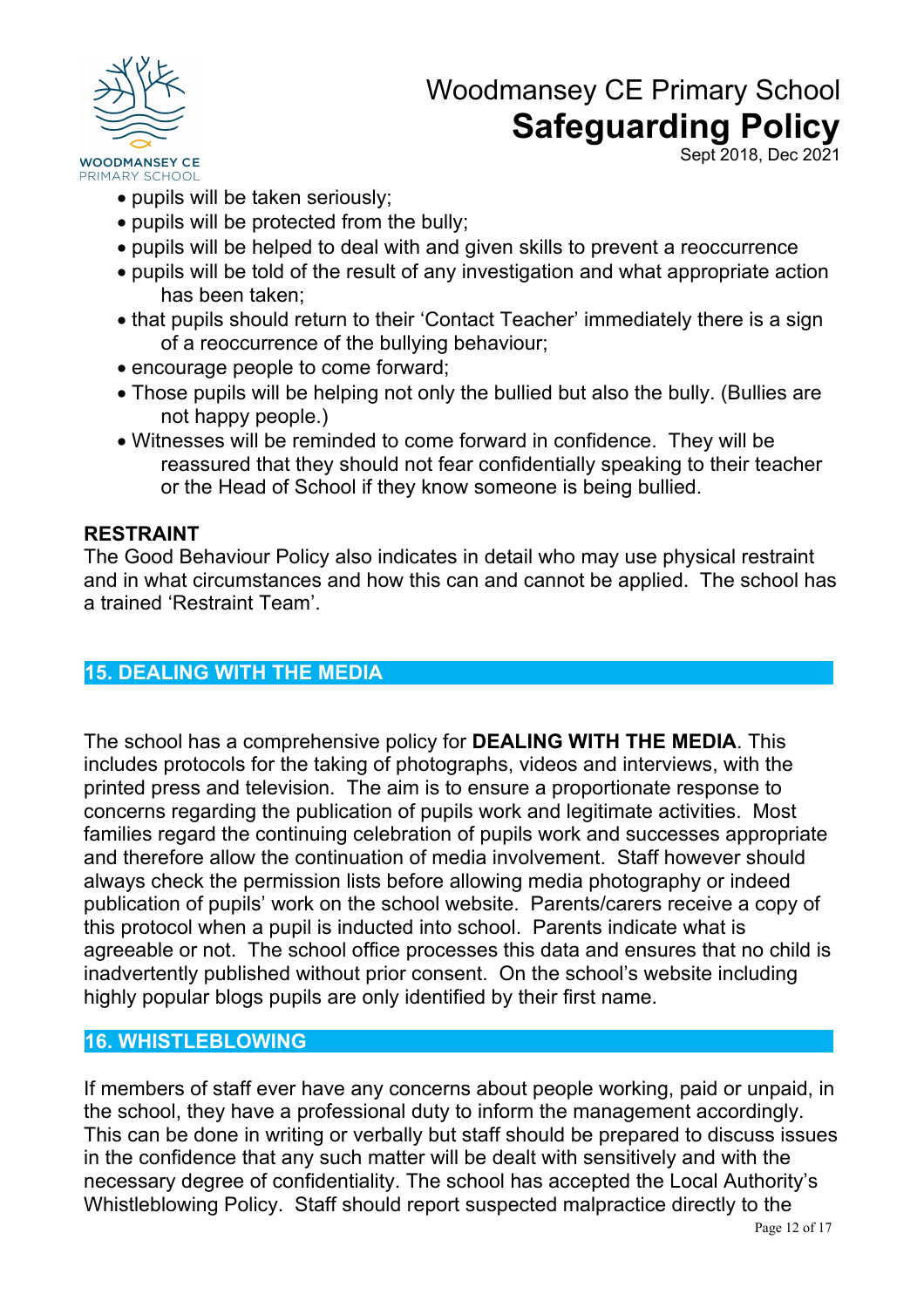

Sept 2018, Dec 2021

Local Authority particularly if the concern is regarding the Head Teacher. A copy of the policy is available directly from the front page of the Local Authority's website. Press the Whistleblowing button.

### **17. RISK ASSESSMENT**

Risk assessments are completed for life at Woodmansey CE Primary School. They are reviewed annually. They are found in the following formats:

#### **POSTERS**

These have been designed 'in house' by the staff and are location specific – inside and out. Some are signed weekly by staff in their classrooms to ensure that Risk Assessment is constantly referred to.

#### **POLICIES**

An example is the 'Use of Tools in D&T'. This policy is referred to in conjunction with any D&T unit using resistant materials.

### **SUBJECT SPECIFIC**

For Example, PE Risk Assessments are attached to the unit plans, to ensure timely re-acquaintance with potential risks occurs.

Staff are expected to make pupils fully aware and engaged in the management of risk.

#### **18. EDUCATIONAL VISITS**

The **Educational Visits Policy** covers in great detail how visits are organised, risk assessed and sanctioned. Taking pupils off site is a regular and valued learning tool. The strict application of the policy ensures that pupils are safeguarded at all times. Staff are expected to make pupils fully aware and engaged in the management of risk. The management and approval of Educational Visits is completed through the Local Authority's online system, EVOLVE.

### **19. C.O.S.H.H.**

The Control of Substances Harmful to Health Policy is discussed on induction for all staff and volunteers. The C.O.S.H.H sheets are room specific and are displayed on C.O.S.H.H boards in every room. A full collection is held by the caretaker. The school secretary takes responsibility for the ordering and updating of all C.OS.H.H. records. **ALL STAFF AND VOLUNTEERS KNOW THAT THEY MUST NOT BRING INTO SCHOOL ANY GELS, LIQUIDS, POWERS etc WITHOUT A RELEVANT**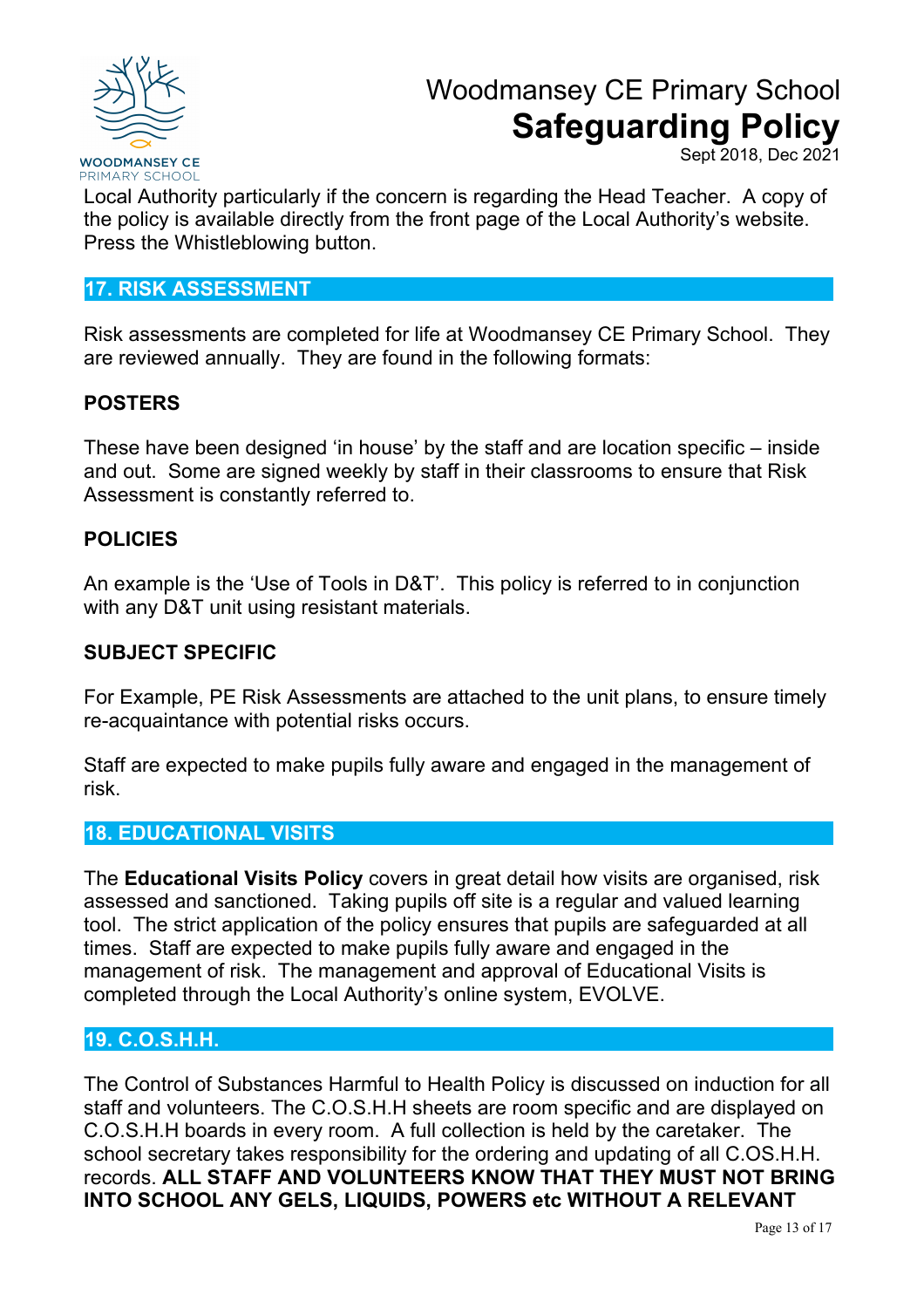

Sept 2018, Dec 2021

**C.O.S.H.H. FORM**. The cosmetics contained in staff handbags are not subject to C.O.S.H.H. controls PROVIDING THEY ARE SECURELY KEPT AWAY FROM CHILDREN. Other contents however are subject to the same C.O.S.H.H regulations.

### **20. SNOW POLICY & SCHOOL CLOSURE IN GENERAL**

The school will only close without prior notice as a last resort. The Head of School or his representative will remain on site until the last child is collected.

It is essential for schools to have a reasonable working and written gritting policy in place. It is essential that assessments are made to establish in plenty of time - at the beginning of each day, during the day and at the end of the school day to ascertain the need to implement the gritting policy or not. It is essential that a school exercises its full duty of care and ensures safe access to and from the school entrance and whilst moving around the school during the day for all staff, pupils, parents and visitors to the school. A school needs to document the risk assessment and that the gritting policy has been activated and when and how often its implementation was deemed necessary.

#### **Policy in Practice**

#### **What the school does to assist in the event of icy weather conditions**

It is not practical to grit the entire site, but as part of the gritting policy, safe routes round the site and across the Playground have been identified and will be gritted before the gates giving access to the site are opened thereby minimising the risks to children parents and visitors. The car park will also be gritted.

Children are not allowed to make slides on the playgrounds. Playgrounds are gritted if practical before 8:30am and when not, by morning break. At playtimes a decision as to whether children are to be allowed outside will be made by the senior teacher on duty in conjunction with a member of the Head of School.

Children may not throw snowballs on the playgrounds. However if the field is covered by thick snow pupils may be allowed to play on the field in snow, make snowman and throw snowballs. Those not wishing to throw snow (or indeed be hit by snowballs) stay on the playgrounds. The school believes that playing in and throwing snow is part of a child's life experiences.

In extreme cases the Executive Headteacher may decide that there is no option but to close the school if there is presented a severe health and safety risk. This done,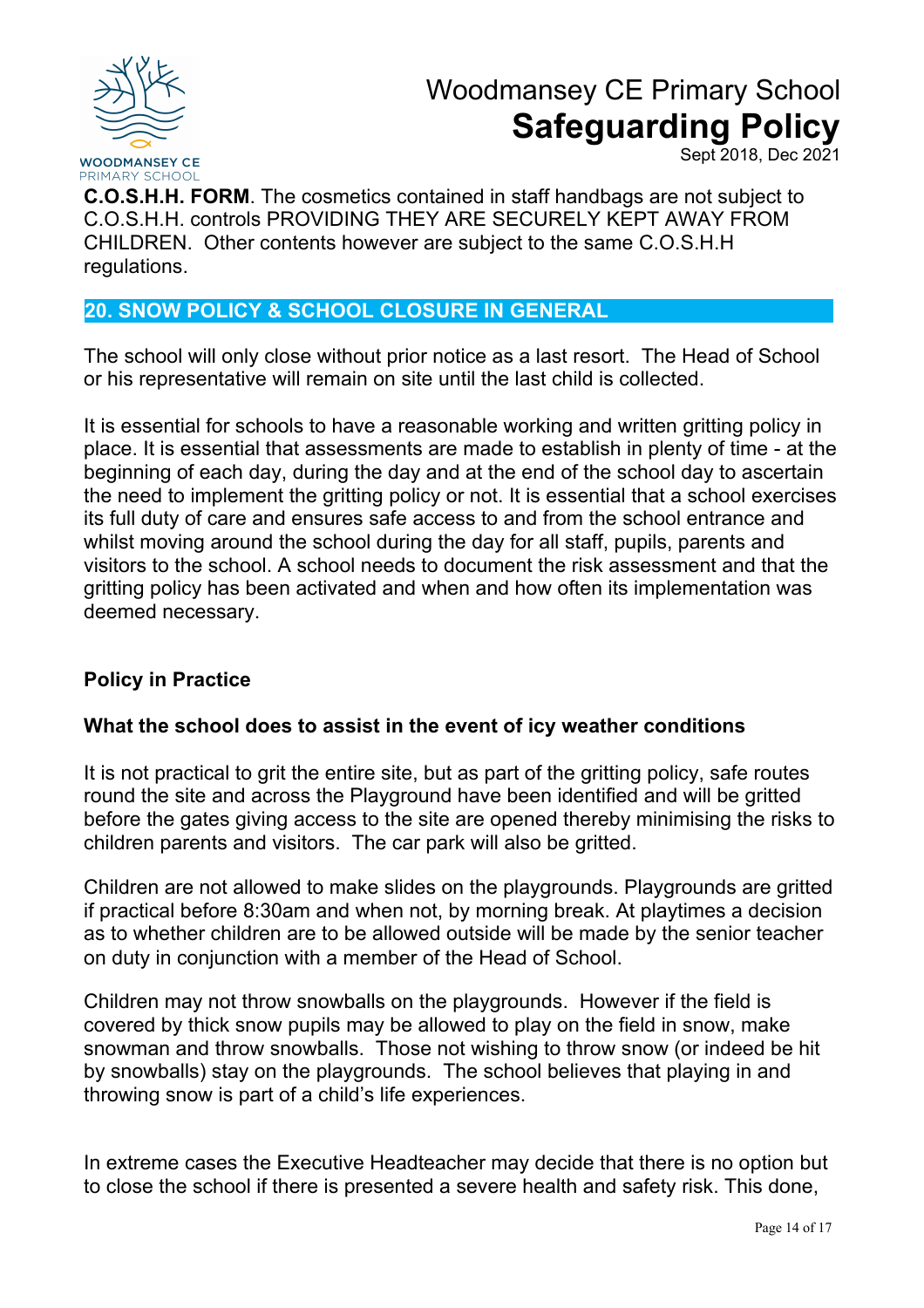

Sept 2018, Dec 2021

the Chair of Governors and the local radio stations will be informed. Parents will be contacted by text. A severe Health and Safety Risk would be presented if insufficient staff could reach the school or indeed the health and safety of staff meant that they should leave early. Due to the location of the school it is expected that the school will be able to remain open. Closing a school at short notice including closing mid way through a day poses considerable difficulties for parents and must only be taken as a very last resort.

A complete heating failure in the winter and/or a loss of the water supply would however result in the school having to close. Refer to the **EMERGENCY POLICY.**

Good communication is essential. Parents receive a copy of specific instructions during the autumn and winter months via the monthly newsletters and the website. Children have the processes explained to them in the classroom. It is expected that parents adhere to these instructions and pass all relevant information to friends and relatives who may also come to school to bring and fetch children. Parents/Carers are asked to be responsible and plan more time for their journey, suitable footwear for having to walk further, wrapping up to keep warm etc....parents should not expect to be able to park close to the school at these times! Parents and visitors are expected to use the gritted paths rather than walk across the snow and ice.

## **Snow Policy and Procedures - information for teaching and support staff**

In the event of disruption caused by heavy snow the prime concern of the school must always be the safety of the pupils and staff.

It is expected that all staff will make every reasonable effort to undertake the journey to school. It is appreciated that the journey may take longer than normal and therefore some staff may not be able to arrive before the normal start of school time. In the event of severe weather, a decision to close the school for day pupils will be made by 7am. The Head Teacher will contact Local Radio Stations to ask them to broadcast the information.

Updates will be posted on the Twitter section of the school's website. www.woodmanseyprimary.school

In the event of the normal timetable being suspended, a programme of activities will be organised for pupils who arrive at school. Teachers and Teaching Assistants will be delegated to supervise these activities.

Rather than a full closure it is more likely that the school will remain open on a reduced capacity. In such an event, parents/carers will be asked if it is possible to make alternative arrangements for pupils. Where this is not possible the school will remain open for those who need to come to school or for those who cannot go home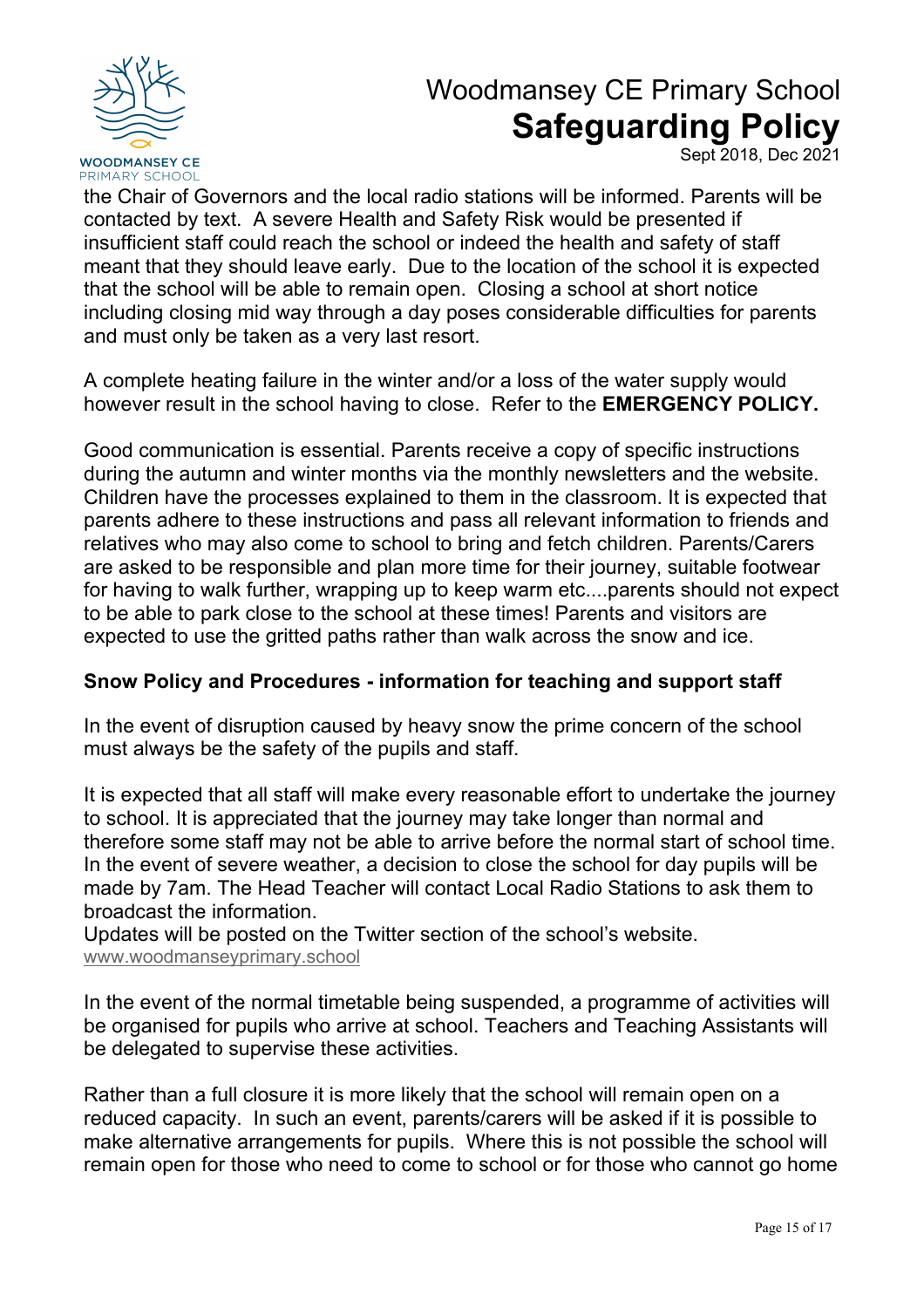

Sept 2018, Dec 2021

in the case of an unexpected early closure. As the number pupils remaining decreases, they will be moved to other classes or the hall.

## **20. EMERGENCIES CRITICAL INCIDENTS**

Each term there is a fire drill that practices efficient evacuation from the buildings. Following each evacuation a report card is completed. This is filed for inspection by Fire Officers and is copied for all members of staff so that any issues which arise are fully addressed. These are also sent to the Governors' Heath and Safety committee for discussion through the termly Health and safety Report. Fire Drills are conducted at different times of the day. The meeting points are identified by MEETING POINT signs. Notices at key points in the school identify where visitors and those attending the Parish Centre should meet. The school conducts an annual Fire Risk Assessment. Should a Bomb Alert be called, evacuation moves to the end of the school field. Keys are held in the office and on Fire Wardens lanyards to ensure gates secured for the safety of pupils can be opened to allow access for fire appliances and other emergency services.

There are Lockdown Policies which are not on the website. Both formats of Lockdown are practiced annually.

There is also a highly detailed critical incidents plan **EMERGENCY POLICY** that details what staff and parents should do in the case of emergencies. There is an emergency box in the school office. This policy is designed to cope with initial emergency and future running of the school in the aftermath.

In the event of a failure of the Fire Alarm System a member of the Senior Team will conduct a visual check of the entire building every 15 minutes.

#### **21. CONTROL OF ILLNESS**

The need to control the outbreak of disease is taken seriously and is discussed in the **EMERGENCY POLICY**.

Pupils are trained to use these and should an outbreak of an illness such as Covid or flu be predicted, pupils are reminded to use these facilities as well as receiving hygiene lessons. These are revised annually in the school's Safety Week as well as being issues addressed in the P.S.H.C.E curriculum and annual health weeks.

In the case of an outbreak forming a risk to public health the MWAMBA (Molescroft & Woodmansey Armoury for Monitoring Barrier Arrangements) is invoked. This is an extensive risk assessment and management document which covers the protocols in place for every aspect of school life in the context of the situation.